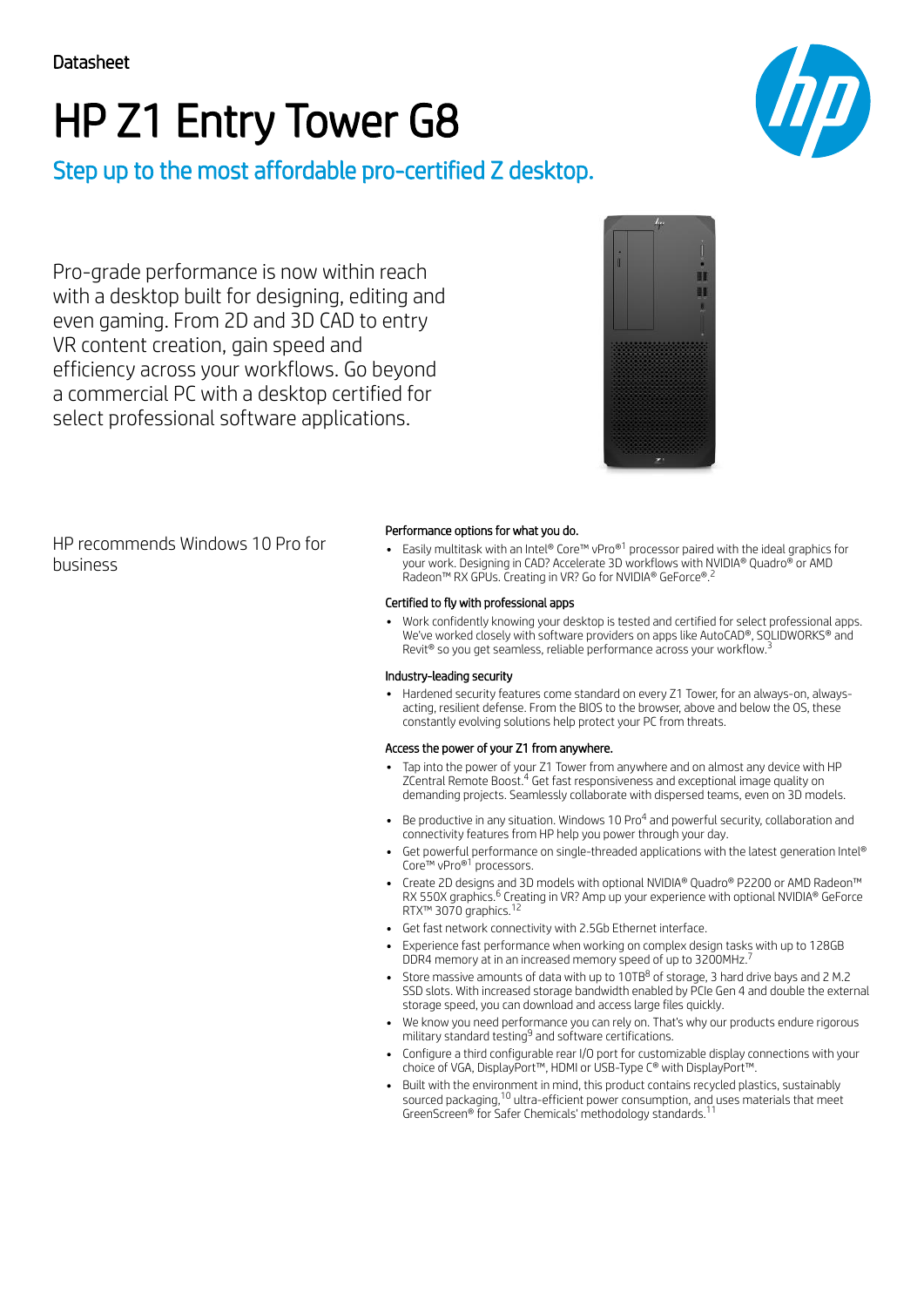# HP Z1 Entry Tower G8 Specifications Table







| Available Operating Systems                         | Windows 10 Pro 64 - HP recommends Windows 10 Pro for business <sup>1</sup><br>Windows 10 Pro 64 (National Academic only) <sup>1,4</sup><br>Windows 10 Home 64<br>FreeDOS                                                                                                                                                                                                                                                                                                                                                                                                                                                                                                                                                                                                                                                                                                                                                                           |
|-----------------------------------------------------|----------------------------------------------------------------------------------------------------------------------------------------------------------------------------------------------------------------------------------------------------------------------------------------------------------------------------------------------------------------------------------------------------------------------------------------------------------------------------------------------------------------------------------------------------------------------------------------------------------------------------------------------------------------------------------------------------------------------------------------------------------------------------------------------------------------------------------------------------------------------------------------------------------------------------------------------------|
| Processor family                                    | 11th Generation Intel® Core™ i7 processor; 11th Generation Intel® Core™ i5 processor; 11th Generation Intel® Core™ i9 processor                                                                                                                                                                                                                                                                                                                                                                                                                                                                                                                                                                                                                                                                                                                                                                                                                    |
| Available Processors <sup>3,4,5,6</sup>             | Intel® Core™ i9-11900 with Intel® UHD Graphics 750 (2.5 GHz base frequency, up to 5.2 GHz with Intel® Turbo Boost Technology, 16 MB L3 cache, 8 cores), supports Intel®<br>vPro® Technology<br>Intel® Core™ i7-11700 with Intel® UHD Graphics 750 (2.5 GHz base frequency, up to 4.9 GHz with Intel® Turbo Boost Technology, 16 MB L3 cache, 8 cores), supports Intel®<br>vPro® Technology<br>Intel® Core™ i5-11600 with Intel® UHD Graphics 750 (2.8 GHz base frequency, up to 4.8 GHz with Intel® Turbo Boost Technology, 12 MB L3 cache, 6 cores), supports Intel®<br>vPro® Technology<br>Intel® Core™ i5-11500 with Intel® UHD Graphics 750 (2.7 GHz base frequency, up to 4.6 GHz with Intel® Turbo Boost Technology, 12 MB L3 cache, 6 cores), supports Intel®<br>vPro® Technology<br>Intel® Core™ i5-11400 with Intel® UHD Graphics 730 (2.6 GHz base frequency, up to 4.4 GHz with Intel® Turbo Boost Technology, 12 MB L3 cache, 6 cores) |
| Chipset                                             | Intel® Q570                                                                                                                                                                                                                                                                                                                                                                                                                                                                                                                                                                                                                                                                                                                                                                                                                                                                                                                                        |
| Form factor                                         | Tower                                                                                                                                                                                                                                                                                                                                                                                                                                                                                                                                                                                                                                                                                                                                                                                                                                                                                                                                              |
| Maximum memory                                      | 128 GB DDR4-3200 ECC SDRAM 7,8<br>Transfer rates up to 3200 MT/s                                                                                                                                                                                                                                                                                                                                                                                                                                                                                                                                                                                                                                                                                                                                                                                                                                                                                   |
| Memory slots                                        | 4 DIMM                                                                                                                                                                                                                                                                                                                                                                                                                                                                                                                                                                                                                                                                                                                                                                                                                                                                                                                                             |
| Internal storage                                    | 500 GB up to 2 TB 7200 rpm SATA <sup>9</sup><br>2 TB 5400 rpm SATA <sup>5</sup><br>500 GB SATA SED Opal 2 HDD <sup>9</sup><br>500 GB 7200 rpm SATA FIPS SED <sup>9</sup><br>256 GB up to 512 GB PCIe® NVMe™ M.2 SSD <sup>9</sup><br>128 GB up to 2 TB PCIe® NVMe™ TLC M.2 SSD <sup>9</sup><br>256 GB up to 512 GB PCIe® NVMe™ SED Opal 2 TLC M.2 SSD <sup>9</sup><br>256 GB up to 512 GB Intel® Optane™ Memory H10 with Solid State Storage <sup>9,10</sup>                                                                                                                                                                                                                                                                                                                                                                                                                                                                                        |
| Optical drive <sup>11</sup>                         | HP 9.5 mm Slim DVD-Writer; HP 9.5 mm Slim DVD-ROM                                                                                                                                                                                                                                                                                                                                                                                                                                                                                                                                                                                                                                                                                                                                                                                                                                                                                                  |
| Available Graphics                                  | Integrated: Intel® UHD Graphics 730; Intel® UHD Graphics 750<br>Discrete: NVIDIA® Quadro® P1000 (4 GB GDDR5 dedicated); AMD Radeon™ R7 430 Graphics (2 GB GDDR5 dedicated); NVIDIA® Quadro® P400 (2 GB GDDR5 dedicated);<br>NVIDIA® Quadro® P620 (2 GB GDDRS dedicated); NVIDIA® Quadro® P2200 (S GB GDDRSX dedicated); AMD Radeon™ RX 550X Graphics (4 GB GDDRS dedicated); NVIDIA®<br>GeForce RTX™ 3070 (8 GB GDDR6 dedicated) <sup>; 6,17,39</sup>                                                                                                                                                                                                                                                                                                                                                                                                                                                                                              |
| Audio                                               | Realtek ALC3205 codec, universal audio jack with CTIA and OMTP headset support                                                                                                                                                                                                                                                                                                                                                                                                                                                                                                                                                                                                                                                                                                                                                                                                                                                                     |
| <b>Expansion slots</b>                              | 1 M.2 2230; 2 PCIe 3 x1; 1 PCIe 3 x16 (wired as x4); 2 M.2 2280; 1 PCIe 4 x16 (1 M.2 2230 slot for WLAN and 2 M.2 2280 slots for storage)                                                                                                                                                                                                                                                                                                                                                                                                                                                                                                                                                                                                                                                                                                                                                                                                          |
| Memory card device                                  | 5-in-1 SD card reader (optional)                                                                                                                                                                                                                                                                                                                                                                                                                                                                                                                                                                                                                                                                                                                                                                                                                                                                                                                   |
| Ports and Connectors                                | Front: 2 SuperSpeed USB Type-A 10Gbps signaling rate; 1 universal audio jack; 2 SuperSpeed Type-A USB 5Gbps signaling rate (1 charging); 1 SuperSpeed USB Type-C®<br>20Gbps signaling rate (1 charging)<br>Rear: 1 audio-out; 1 power connector; 1 RJ-45; 2 DisplayPort™ 1.4; 2 SuperSpeed USB Type-A 10Gbps signaling rate; 1 SuperSpeed USB Type-A 5Gbps signaling rate; 3 USB<br>Type-A 480Mbps signaling rate                                                                                                                                                                                                                                                                                                                                                                                                                                                                                                                                  |
| <b>Optional Ports</b>                               | Flex IO - choose one of the following options: 1 DisplayPort™ 1.4, 1 HDMI 2.0, 1 VGA, 2 SuperSpeed USB Type-A 5Gbps signaling rate, 1 SuperSpeed USB Type-C® 10Gbps<br>signaling rate (15W output, DisplayPort <sup>tM</sup> 1.4), 1 Thunderbolt <sup>m</sup> 3 with SuperSpeed USB4 Type-C® 40Gbps signaling rate (cabled to PCle® AIC), 1 serial and PS/2 ports                                                                                                                                                                                                                                                                                                                                                                                                                                                                                                                                                                                  |
| Available Keyboards <sup>36</sup>                   | HP USB Premium keyboard; HP Premium Wireless keyboard; HP USB wired keyboard; HP Wireless Business Slim Keyboard and mouse combo; HP Wired Desktop 320K<br>keyboard: HP USB Business Slim Antimicrobial keyboard: HP PS/2 Business Slim Keyboard: HP USB PS2 Washable keyboard: HP USB Healthcare Edition Keyboard and mouse<br>combo; HP USB Business Slim SmartCard CCID Keyboard; HP Wireless Premium Keyboard and mouse combo; HP USB and PS/2 washable keyboard and mouse combo                                                                                                                                                                                                                                                                                                                                                                                                                                                               |
| Available Pointing Devices <sup>19</sup>            | USB antimicrobial mouse; HP USB Premium Mouse; HP Wireless Premium Mouse; HP Wired Desktop 320M mouse; HP USB Hardened optical wired mouse; HP PS/2 mouse;<br>HP USB wired optical mouse; HP USB 1000 dpi laser mouse; HP USB and PS/2 washable mouse; HP USB wired premium mouse; HP USB Fingerprint Mouse                                                                                                                                                                                                                                                                                                                                                                                                                                                                                                                                                                                                                                        |
| Communications <sup>12,13,14,15,32</sup>            | Integrated Intel® I219LM GbE LOM<br>Intel® I225-LM 2.5 GbE LOM, non-vPro®<br>Intel® Wi-Fi 6 AX201 (2x2) and Bluetooth® 5 combo, vPro®<br>Intel® Wi-Fi 6 AX201 (2x2) and Bluetooth® 5 combo, non-vPro®<br>Realtek Wi-Fi 6 RTL8852AE 802.11a/b/g/n/ax (2x2) and Bluetooth® 5.2 combo                                                                                                                                                                                                                                                                                                                                                                                                                                                                                                                                                                                                                                                                 |
| <b>Drive Bays</b>                                   | One slim ODD; One 5.25" ODD; One 2.5" HDD; Two 3.5" HDD                                                                                                                                                                                                                                                                                                                                                                                                                                                                                                                                                                                                                                                                                                                                                                                                                                                                                            |
| Software <sup>21</sup>                              | HP Jumpstart; HP Noise Cancellation Software; HP Support Assistant; Buy Office (sold separately); HP Privacy Settings; HP Desktop Support Utilities; HP Setup Integrated<br>00BE                                                                                                                                                                                                                                                                                                                                                                                                                                                                                                                                                                                                                                                                                                                                                                   |
| Security management <sup>25,26,27,28,29,30,31</sup> | HP Power On Authentication; Power-on password (via BIOS); SATA port disablement (via BIOS); Setup password (via BIOS); Support for chassis padlocks and cable lock<br>devices; USB enable/disable (via BIOS); Serial enable/disable (via BIOS); HP Sure Click; Windows Defender; HP Sure Sense; Trusted Platform Module TPM 2.0 Embedded<br>Security Chip shipped with Windows 10. (Common Criteria EAL4+ Certified); HP Client Security Manager Gen7; HP Sure Start Gen7; HP Sure Run Gen4; HP Sure Recover Gen4;<br>HP Tamper Lock                                                                                                                                                                                                                                                                                                                                                                                                               |
| Management features                                 | HP Client Catalog (download); HP Cloud Recovery; HP Driver Packs; HP Management Integration Kit for Microsoft System Center Configuration Management Gen4; HP System<br>Software Manager (download); HP BIOS Configuration Utility (download); HP Image Assistant (download); Ivanti Management Suite (download); HP Client Management Script                                                                                                                                                                                                                                                                                                                                                                                                                                                                                                                                                                                                      |
| Power                                               | 260 W 92% efficient, wide-ranging, active PFC; 550 W 92% efficient, wide-ranging, active PFC                                                                                                                                                                                                                                                                                                                                                                                                                                                                                                                                                                                                                                                                                                                                                                                                                                                       |
| Dimensions                                          | 14.57 x 12.13 x 6.61 in; 37 x 30.8 x 16.8 cm                                                                                                                                                                                                                                                                                                                                                                                                                                                                                                                                                                                                                                                                                                                                                                                                                                                                                                       |
| Weight                                              | 13.11 lb; 5.95 kg (Exact weight depends on configuration.)                                                                                                                                                                                                                                                                                                                                                                                                                                                                                                                                                                                                                                                                                                                                                                                                                                                                                         |
| Energy efficiency compliance <sup>34</sup>          | ENERGY STAR® certified; EPEAT® Gold registered in US                                                                                                                                                                                                                                                                                                                                                                                                                                                                                                                                                                                                                                                                                                                                                                                                                                                                                               |
| Sustainable impact specifications <sup>35</sup>     | Ocean-bound plastic in speaker enclosure; 45% post-consumer recycled plastic; 5% ITE-derived closed loop plastic; Bulk packaging available; 80 Plus® Platinum power<br>supplies available; Molded paper pulp cushion inside box is 100% sustainably sourced and recyclable                                                                                                                                                                                                                                                                                                                                                                                                                                                                                                                                                                                                                                                                         |